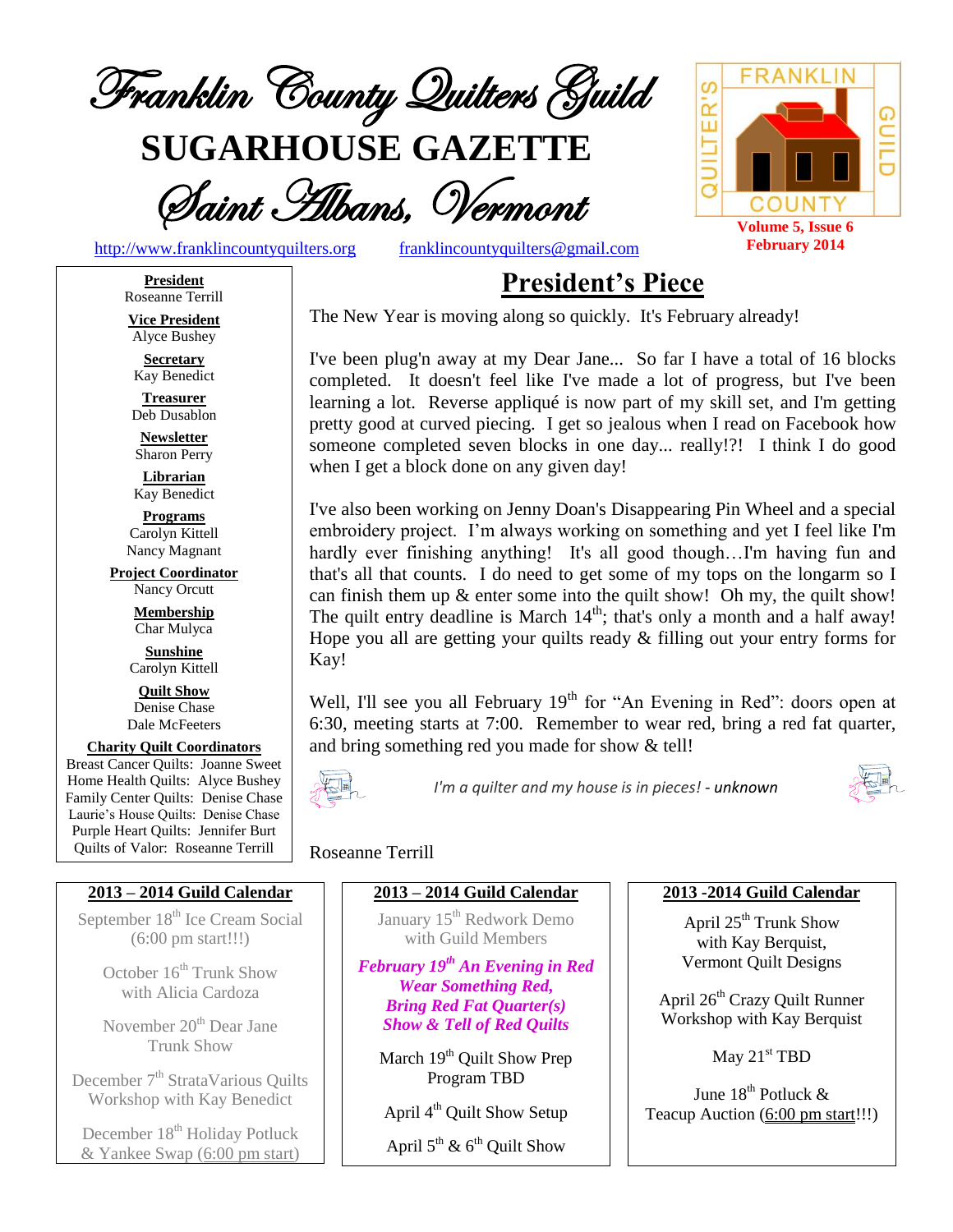#### **FRANKLIN COUNTY QUILTERS GUILD Minutes of January 15, 2014**

Present: Total attended 47 New members: Myrna Wells and Rita Dean Guest (and former/founding member) Denise Quint

Meeting called to order at 7:05 p.m. by Roseanne Terrill, President.

**Secretary's Report** for December meeting: Motion to accept by Sharon Perry, seconded by Linda Nadeau

**Treasurer's Report** for December: Motion to accept by Sharon Perry, seconded by Sandi Maynard

# **Old Business**

### **Quilt Show**

- Fourteen quilts have been registered for the show.
- Bonnie Evans circulated a sign-up sheet for volunteers.
- Denise Chase reviewed several needs:

1. A new crew of husbands/sons for Friday pole pickup/setup and Sunday takedown/pole return.

2. Delivery of publicity materials to shops participating in Shop Hop. Mary King volunteered. 3. Handmade items and kits for the Silent Auction.

**2015 Charity Quilt:** Char Mulyca showed three quilt tops from which to choose a pattern; members voted, and the Thousand Pyramids pattern was chosen.

**Raffle Quit 2015:** Denise Chase will be using leftover Irene fabric and will surprise us with the pattern.

#### **New Business**

**February Program:** Carolyn Kittell explained "An Evening in Red." Guild members are asked to: wear red to the meeting; bring one red fat quarter (or other red fabric) for a swap; and bring red quilts for a special show-and-tell. There will be chocolate!

**April Program:** Carolyn Kittell explained that Kay Berquist will be giving a lecture at our April meeting, scheduled for Friday, April  $25<sup>th</sup>$ . Interest was expressed by a show of hands for a crazy quilt table runner workshop on Saturday, April  $26<sup>th</sup>$ .

**Aurifil Thread Orders:** Roseanne Terrill offered a couple of deals at wholesale prices and took orders.

**Block of the Month:** For the February block (Mrs. Taft's Choice), color  $#1 = \text{black}$ , color  $#2 = \text{red}$  or pink, color  $#3$  = cream. Instructions from Quilter's Cache were distributed.

Library: Kay Benedict showed three books by Harriet Hargrave, who will be teaching at VQF this summer.

#### **Monthly Drawings**

- Door Prize: Rita Dean
- Charity Quilts: Nanc Ekiert
- Block of the Month: April Walker

#### **Program**

Sharon Perry presented a program on Redwork, which included slides, handouts, a lecture on the history of redwork, and demonstrations.There was a drawing for embroidery-related goodies; winners were Jen Burt, Shirley Babcock, Elaine Magnan, Nancy Magnant, Carolyn Kittell, Linda Nadeau, and Sue McGregor.

#### **Show and Tell**

**Next meeting** - Wednesday, February 19, 2014 at 7pm (doors open at 6:30). Program: An Evening in Red

Meeting adjourned at 8:45 p.m.

Minutes submitted by Kay Benedict, Secretary

# Be my Valentine!!!

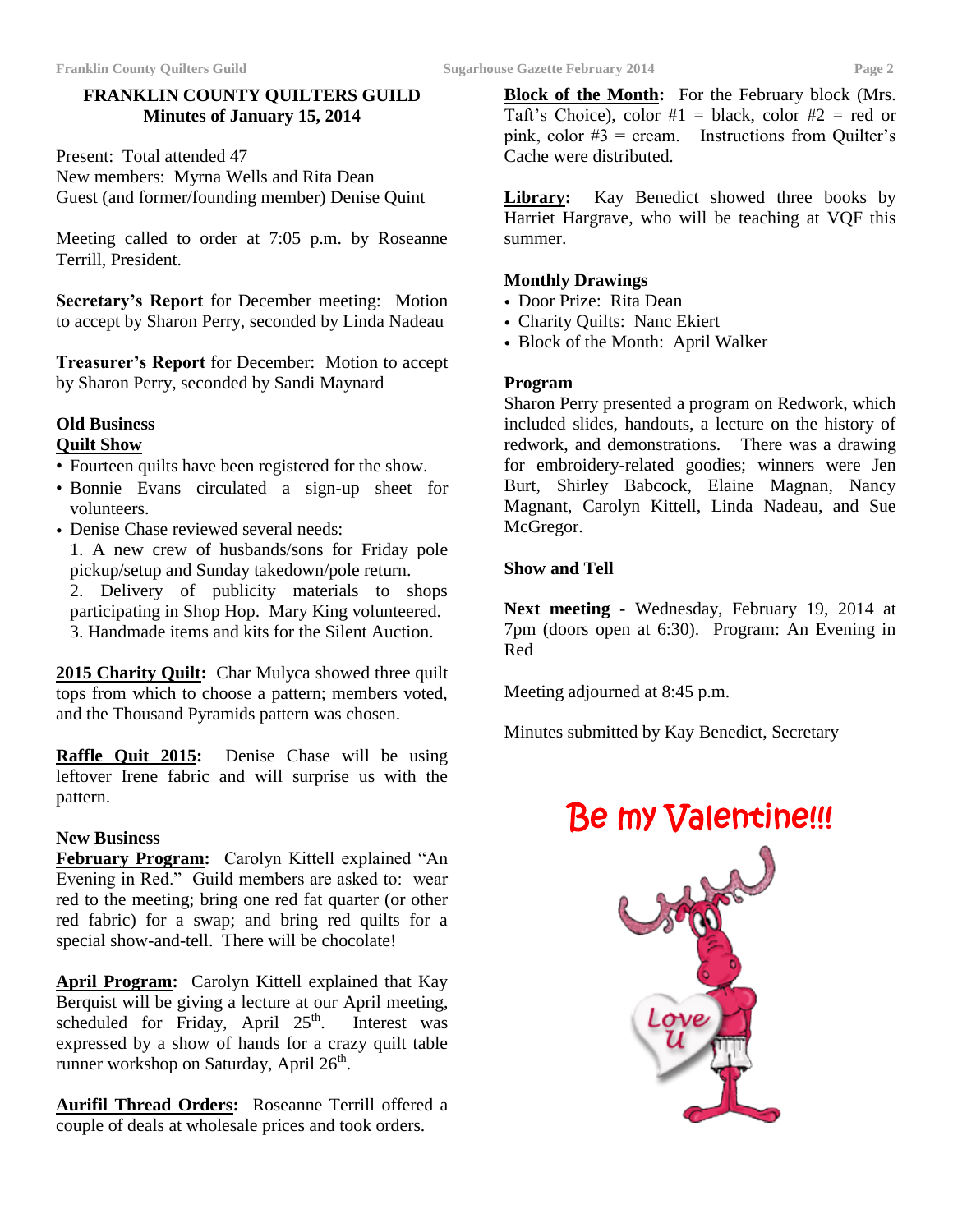#### **TREASURER'S REPORT FOR FEBRUARY 2014**

| <b>FRANKLIN COUNTY QUILTER'S GUILD</b>  |
|-----------------------------------------|
| Treasurer's Report -- February 19, 2014 |

| <b>Opening Balance</b>                   |                |         | \$4,837.49 |
|------------------------------------------|----------------|---------|------------|
| <b>Funds Collected</b><br>Raffle tickets |                | \$61.00 |            |
| <b>Funds Collected Total</b>             |                | \$61.00 |            |
|                                          | Sub-Total      |         | \$4,898.49 |
| <b>Funds Paid Out</b>                    |                |         |            |
| Church of the Rock, Feb rent             |                | \$35.00 |            |
| Gerald Perry, Room set-up for Feb        |                | \$25.00 |            |
| Char Mulyca, Membership copies           |                | \$19.33 |            |
| Bonnie Evans, Raffle Quilt fabric        |                | \$8.38  |            |
| <b>Funds Paid Out Total</b>              |                | \$87.71 |            |
|                                          | Grand<br>Total |         | \$4,810.78 |

2014 YTD Collections: \$61.00

Respectfully Submitted, Deborah L. Dusablon, Treasurer 02/19/2014

#### **QUILT TIPS**

- To get the perspective of distance on a quilt plan, view it through a door peephole insert from the hardware store.
- Cut the background fabric block for redwork or appliqué 1" larger than the desired finished block size. This will allow for "shrinkage" while you work.
- Pin appliqué elements to the background fabric from the back instead of the front. The thread will be less likely to catch on the pins.
- Recycle flexible plastic cutting boards for the bottoms of handmade bags. Cover the plastic with a layer of batting for padding and a fabric sleeve.
- When safety pin basting, use a crochet hook or a grapefruit spoon to help catch the points of the pins as they emerge from under the quilt.

*Deadline for articles for the next newsletter:*

**Wednesday, February 26 th , 2014**

Please email articles to Sharon Perry, [vtquilter@gmail.com,](mailto:vtquilter@gmail.com) or mail to PO Box 517, Montgomery Center VT 05471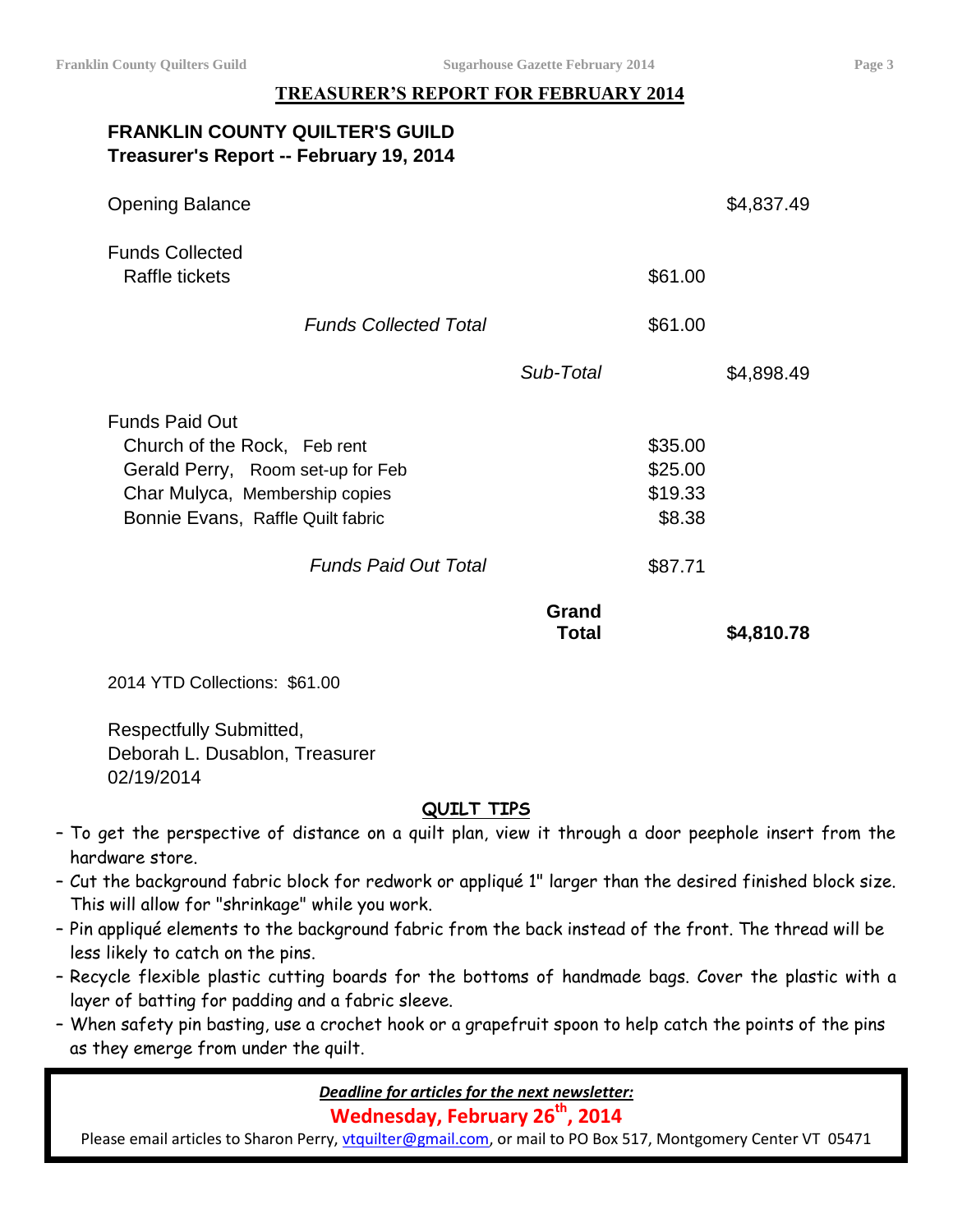

#### **QUILT SHOW: 55 DAYS AND COUNTING**

The 2014 Quilt Show is only 55 days away, and the planning and preparations now quick into high gear. Although there is a committee overseeing the planning, we depend on

all guild members to ensure the quilt show is a huge success. Continue reading to see how you can help.

**- We need QUILTS!** It's all about the quilts!!! As of the January guild meeting, we only had 14 quilts registered, and we need many more to fill City Hall. Kay Benedict has once again volunteered as the Quilt Registration coordinator wants to have the quilts registered sooner rather than later. So let's help her out and get ALL the quilts registered at the February meeting. The committee challenges each guild member to enter at least one quilt. But don't stop there; we need lots more quilts to fill up the gym at the City Hall. As a reminder, **registered quilts will need to be dropped off on Friday, April 4th, between 1:00 p.m. and 3:00 p.m.** If you're not available to drop your quilt(s) off during these hours, please have a friend bring your quilt(s) to City Hall.

**- We need strong, young women or men!!!** We need at least 3 more people to help Jim Chase with the pick-up (on Friday) and return (on Sunday) of the quilt poles. We'll take husbands, daughters/sons, grand-daughters/grand-sons or brothers to help move the poles. This is a great way for high schoolers to earn some community service hours!

**- We need volunteers!!!** Bonnie Evans still needs a few members to fill white glove positions, and Sharon Perry needs a few members to volunteer to do a demo at the quilt show. Please see Bonnie if you can white glove at the show **OR** see Sharon if you have a quick demo to share with attendees at the show.

**- We need donations!!!** The Silent Auction needs more items for the **Silent Auction** table. Table runners/toppers, matching placemats and napkins, bags and totes, wall-hangings, quilt kits, and gift baskets have all been popular sellers in the past. If you have an item to donate, bring it to the guild meeting. We also need **fat quarters** for the basket of FQs we use as a prize for the raffle. If you have any fat quarters, please give them to Gwen Guyette.

**- We need your raffle tickets!!!** Diane Forey is the raffle ticket coordinator this year. She asks that each member return the raffle tickets and money for the tickets in an envelope with the member's name written on the outside. Diane wants to be sure to properly credit the returned tickets and money to the correct member and avoid making unnecessary telephone calls looking for unreturned tickets. As a reminder, each member is required to sell (or buy) two books of raffle tickets to remain a member in good standing.

**- Don't forget to schedule an appointment for a quilt appraisal!!!** Sandra Palmer will be doing appraisals during the quilt show again this year. Last year, many members were surprised at the appraised value of their quilts and never imagined their quilts were worth the value Sandra assigned; one member's miniature quilt (measuring 14" X 16") was appraised for \$750!!! The appraisals Sandra completes are useful if a quilt is ever damaged or lost. Without an appraisal, insurance companies will only pay to replace the materials used to make the quilt. If a quilt is appraised, the insurance company must work with the appraised value for an insurance settlement.

**- Don't forget to complete and enter your Challenge Quilts!!!** Sharon Perry has issued a challenge to all guild members to complete a quilt using at least one Dear Jane block or triangle. Rules for the challenge are outlined below.



#### **FEBRUARY MEETING: AN EVENING IN RED**

Come to the February meeting and spend "An Evening in Red!" Members are encouraged to wear something red to the

meeting. There will also be a red fabric swap so be sure to bring a red fat quarter or two to participate. Show and Tell for the evening will feature red quilts. If you have a red quilt or quilt top, bring it to the meeting. Carolyn Kittell also says **there will be chocolate** at the meeting. **NOTE: The February Show and Tell is NOT limited to red quilts. Bring ALL your items for Show and Tell.**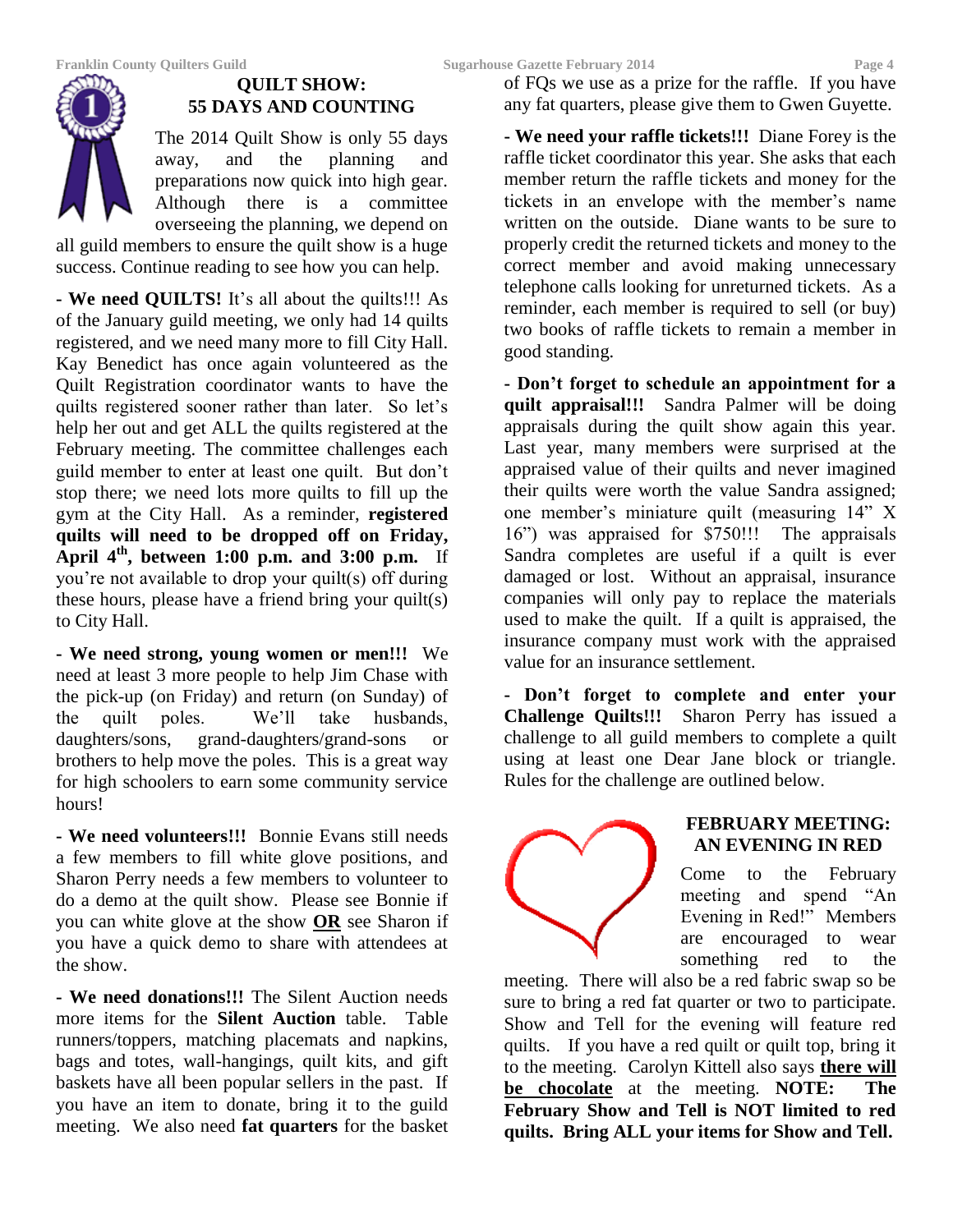#### **DEAR JANE CHALLENGE QUILT RULES FOR QUILT SHOW**

- 1. The Challenge Quilt can be no larger than 24"W by 24"H. It can be any size smaller.
- 2. The quilt must include at least one (1) block or pieced/appliquéd triangle from the Dear Jane quilt. The block/triangle can be resized to any measurement to fit within the quilt's size limitations above. Any other blocks in the quilt can be any design as long as at least one (1) block/triangle is a Dear Jane block/triangle.
- 3. The quilt must be completed using Civil Warera reproduction fabrics or fabrics which look like Civil War-era fabrics.
- 4. The quilt must be entered into the 2014 quilt show. The Dear Jane block or triangle needs to be identified, by the Dear Jane name and Dear Jane location (i.e. Tic-Tac-Toe, C-4), in the quilt's description on the entry form.

If you have any questions, please email Sharon Perry at <u>[vtquilter@gmail.com](mailto:vtquilter@gmail.com)</u> or call her at 326-3135.



**February 1st Alyce Bushey February 2nd Sally Krupp February 23rd Pam Salazar February 25 February 27th Gerda Thibault**

**February 18th Jill Boomhover th Patricia Bird**

This is a repeat recipe for the newsletter just in time for Valentine's Day…make some heart-shaped cookies for your sweetheart…

RECIPE CORNER: NO FAIL SUGAR COOKIES

This recipe is GREAT when using complex cookie cutters. The dough holds its shape and won't spread during baking. Former guild member Deb Aylward calls these cookies "the BEST sugar cookies ever!" Recipe can be halved.

| 6 cups flour         | 2 eggs        |
|----------------------|---------------|
| 3 tsp. baking powder | 2 tsp vanilla |
| 2 cups butter        | 1 tsp. salt   |
| 2 cups sugar         |               |

Cream butter and sugar until light and fluffy. Add eggs and vanilla; mix well. Mix dry ingredients, and add a little at a time to butter mixture. Mix until flour is completely incorporated, and the dough comes together.

Chill for 1 to 2 hours (or see Hint below). Roll to desired thickness and cut into desired shapes. Bake on ungreased baking sheet at 350 degrees for 8 to 10 minutes or until just beginning to turn brown around the edges. This recipe can make up to 5 dozen 3" cookies.

HINT: Rather than wait for the cookie dough to chill, take fresh dough and place a glob between two sheets of parchment paper. Roll out to desired thickness then place dough and paper on a cookie sheet and pop it into the refrigerator. Continue rolling out dough between sheets of paper until you've used it all. By the time you're finished, the first batch will be completely chilled and ready to cut. Re-roll leftover dough; repeat process!

#### **MORE QUILT TIPS**

- Audition quilting designs by drawing them on clear plastic. Lay the plastic on the quilt top to get a feel for how a quilting design will look.
- Before bidding farewell to that old dishwasher, rescue the utensil basket. Use it for storing scissors, rotary cutters, and pencils on your cutting or work table.
- After cutting and pressing your binding lay it flat and fold it into 8"-12" increments in a back and forth motion. Slip a large rubber band on each end. When sewing the binding on the quilt, you can release as much binding as you need.
- Try using your collection of plastic and metal cookie cutters for quilting! They make great appliqué shapes and quilting designs.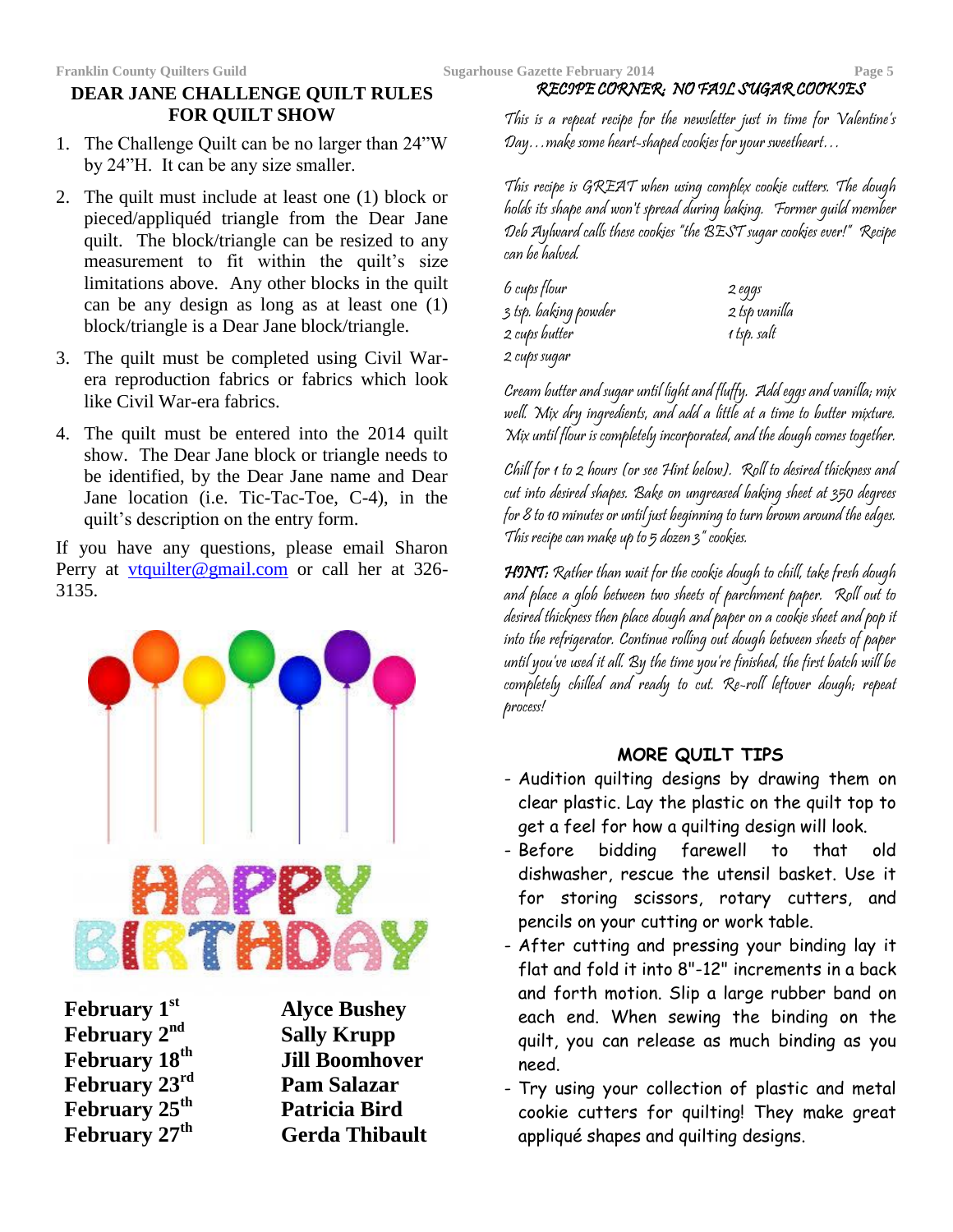# **FEBRUARY 2014 BLOCK OF THE MONTH PATTERN: MRS. TAFT'S CHOICE**



### **Pattern from www.quilterscache.com Use black or black print for Color 1, red or pink for Color 2, and cream for Color 3.**

If you have any questions, call Carol Stanley 849-2949.

# **Click the link below for the Signature Chain block pattern <http://www.quilterscache.com/M/MrsTaftsChoiceBlock.html>**

Don't forget to continue to Page 2 of the instructions; the link to Page 2 is at the bottom of the page.

#### **ON THE WEB…PATTERNS FOR FEBRUARY**

**9-PATCH HEART TABLERUNNER: <http://www.mccallsquilting.com/patterns/details.html?idx=15037> DRESDEN HEART: <http://quiltingupacreek.webs.com/patterns/dresdenheart.pdf> HAVE A HEART (3-INCH BLOCK):<https://www.caroldoak.com/userfiles/file/HaveAHeart.pdf> HAVE A HEART (6-INCH BLOCK): [https://www.caroldoak.com/userfiles/file/Three\\_6\\_%20Hearts2.pdf](https://www.caroldoak.com/userfiles/file/Three_6_%20Hearts2.pdf)**

#### **FEATURED ONLINE TUTORIAL: LOVE NOTES WALLHANGING From Missouri Star Quilt Company**

**[http://www.youtube.com/watch?v=3hFwmZ8sJT8&list=UUWnhR7raxVFDHmDXqCIzuAw&feature=c4](http://www.youtube.com/watch?v=3hFwmZ8sJT8&list=UUWnhR7raxVFDHmDXqCIzuAw&feature=c4-overview) [-overview](http://www.youtube.com/watch?v=3hFwmZ8sJT8&list=UUWnhR7raxVFDHmDXqCIzuAw&feature=c4-overview)**

### - 8 ounces semi-sweet or bittersweet chocolate (high quality, 62% cacao or higher), well chopped into small pieces

- 1/2 cup of heavy whipping cream
- 1 teaspoon of vanilla extract

## RECIPE CORNER: CHOCOLATE TRUFFLES

- In a small, heavy saucepan bring the heavy whipping cream to a simmer (this may take a while, stir and scrape down the sides with a rubber spatula every few minutes).
- Place the chocolate in a separate bowl. Pour the cream over the chocolate, add the vanilla, and allow to stand for a few minutes. Then stir until smooth.
- Allow to cool, place in the refrigerator for 2 hours. Remove and with a teaspoon roll out balls of the ganache. Roll in hands quickly (as it will melt from the heat of your hands) and place on a baking sheet lined with parchment paper. Refrigerator overnight.
- Roll in cocoa powder and serve, or place back in the refrigerator until needed.